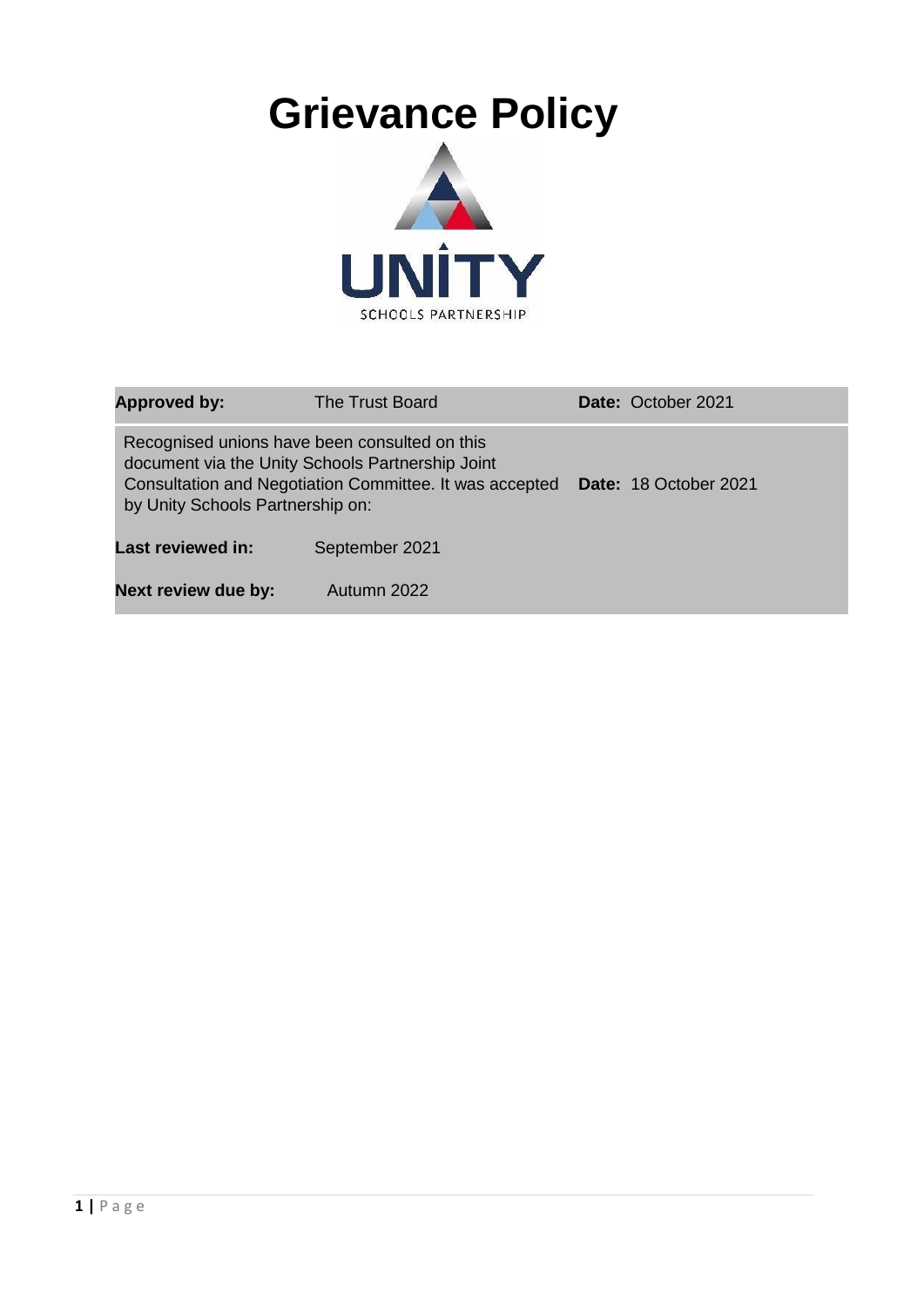#### **DOCUMENT CONTROL Changes History**

| <b>Issue No</b> | Date           | Amended by                 | <b>Summary of Changes</b>                              |
|-----------------|----------------|----------------------------|--------------------------------------------------------|
| 1.0             | September 2020 | <b>HR Business Partner</b> | Version 1.0                                            |
| 2.0             | September 2021 | <b>HR Business Partner</b> | Document control page                                  |
|                 |                |                            | Addition of good professional<br>relationships section |
|                 |                |                            | Appendix A reporting table                             |
|                 |                |                            | Schedule 2 meeting process                             |
|                 |                |                            | Appendix B & C grievance forms                         |
|                 |                |                            |                                                        |
|                 |                |                            |                                                        |

#### **Authorisation (Responsible Owner)**

| <b>Name</b> | Role                   | <b>Approval Date</b> |
|-------------|------------------------|----------------------|
| Tim Coulson | <b>Chief Executive</b> | October 2021         |

#### **Approval (Accountable Owner)**

| <b>Name</b> | <b>Role</b>    | <b>Approval Date</b> |
|-------------|----------------|----------------------|
| Angela Bull | Director of HR | October 2021         |

## **Reviewers (Consulted)**

| Name and/or Role       | <b>Approval Date</b> |
|------------------------|----------------------|
| Directors of Education |                      |
| Headteachers           |                      |
| <b>JCNC</b>            |                      |

## **Distribution List – Once authorised (Informed)**

| <b>Name</b> | <b>Method</b>     |
|-------------|-------------------|
| All schools | Via Trust website |
|             |                   |

#### **Review Period**

| Date Document Reviewed       | By Whom                       |
|------------------------------|-------------------------------|
| Next review - September 2022 | Associate HR Business Partner |
| Reason: Annual review.       |                               |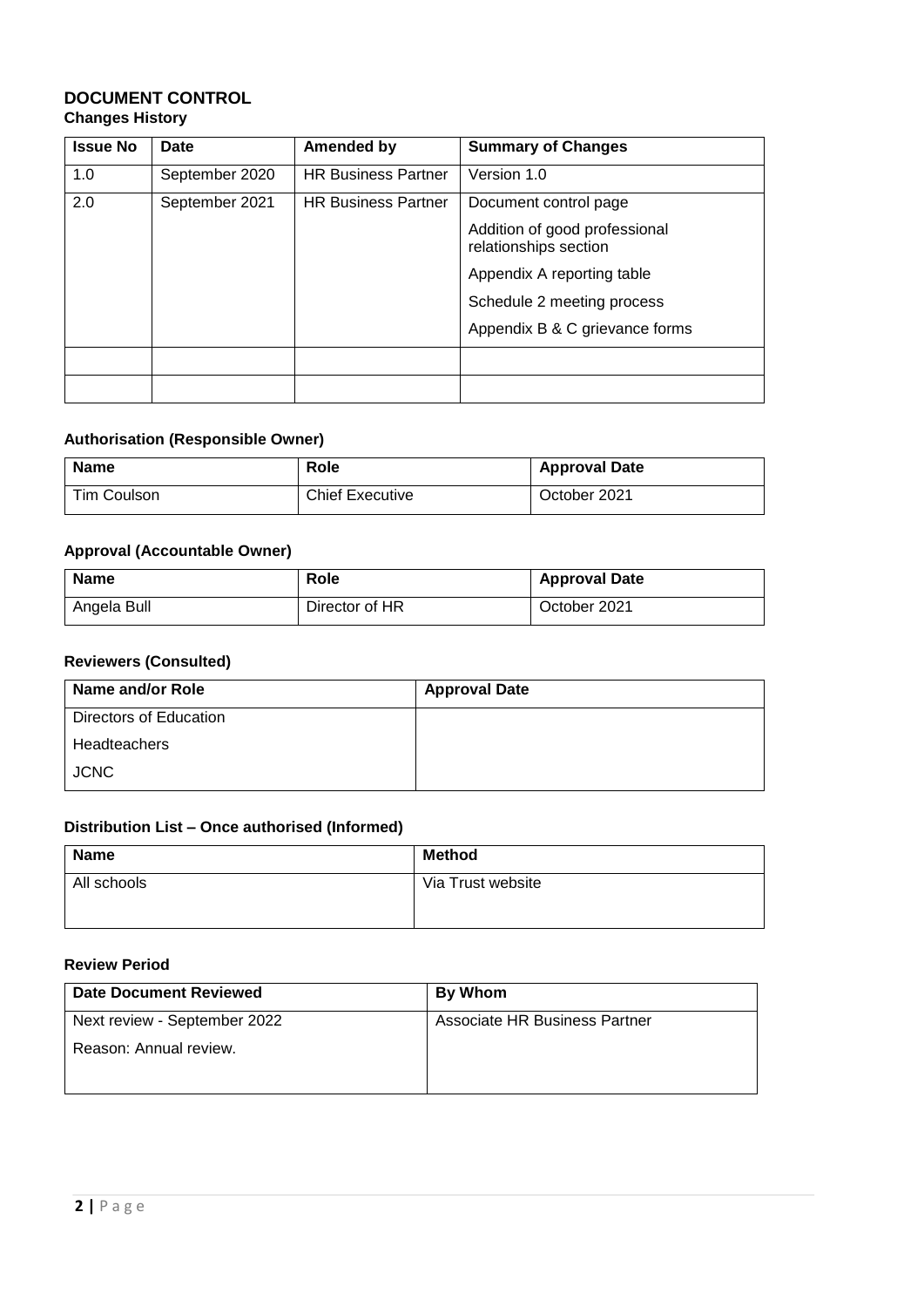# Contents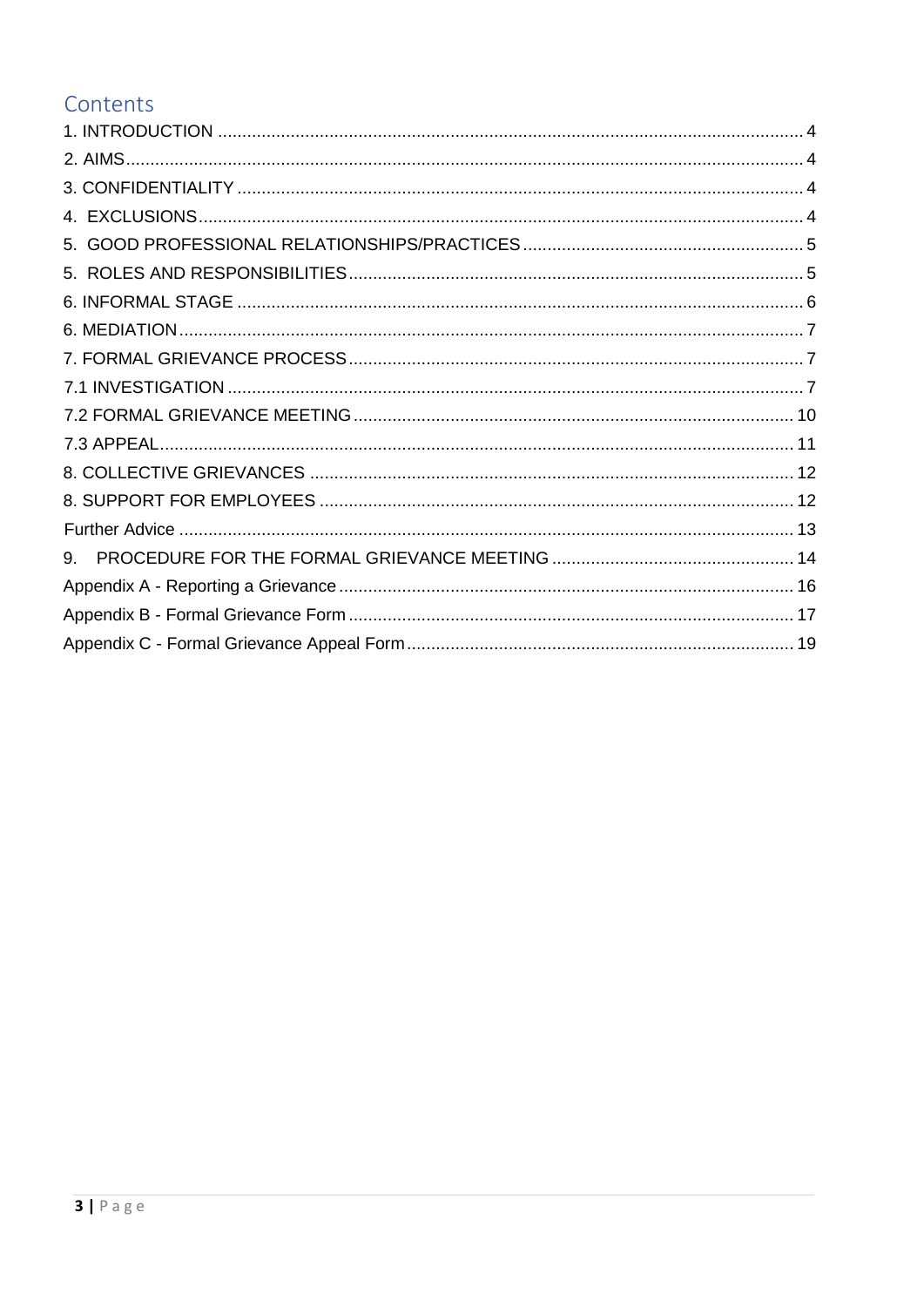# <span id="page-3-0"></span>**1. INTRODUCTION**

Unity Schools Partnership ('the Trust') is committed to creating and sustaining a working environment that is fair to all and free from unlawful discrimination, harassment, victimisation and bullying. Everyone is responsible for their own behaviour and should treat colleagues with dignity, respect and courtesy and ensure that they are valued for their skills and abilities. The grievance policy is designed to ensure that concerns, problems and complaints, including if an employee feels that they are being bullied, harassed or victimised, arising in the course of employment can be raised and resolved quickly and in a fair and reasonable manner. The grievance procedure exists to provide a mechanism for employees to raise concerns that are not covered by other procedures.

This policy applies to all employees and workers within the Trust.

#### <span id="page-3-1"></span>**2. AIMS**

2.1 This policy is designed to facilitate the resolution of grievances by adhering to the following principles:

- discouraging the harbouring of grievances
- assisting the resolution of grievances in an atmosphere of trust and confidentiality
- enabling grievances to be settled as near as possible to their point of origin
- ensuring that grievances are dealt with fully, promptly and fairly
- informing both parties to a formal grievance that they have a right to be accompanied by a trade union representative or work colleague at all stages.

Employees will not be victimised for raising a grievance or for supporting a colleague to raise a concern. Situations involving discrimination, bullying, harassment or victimisation should be dealt with under the equality and bullying and harassment policies.

### <span id="page-3-2"></span>**3. CONFIDENTIALITY**

All grievance proceedings, including details of any investigation and statements relating to it, are confidential to the parties concerned, with the exception of official bodies (e.g. externally the Police, Health and Safety Executive, or internally the Trust's Executive Leadership team) which have a right, under some circumstances, to require disclosure of information.

Breaches of confidentiality will be taken seriously, especially if they hinder the application of the policy or the resolution of an issue. Failure to maintain confidentiality may result in action being taken under the Disciplinary Policy. Disclosure of information may also be a breach of the Data Protection Act (2018) and may lead to action being taken under the provisions of this legislation in addition to action being taken under the Disciplinary Policy.

Recording of meetings/interviews is not acceptable and may result in action being taken under the Disciplinary Policy.

The Director of HR will be notified of the outcome of any formal process, once it has concluded.

### <span id="page-3-3"></span>**4. EXCLUSIONS**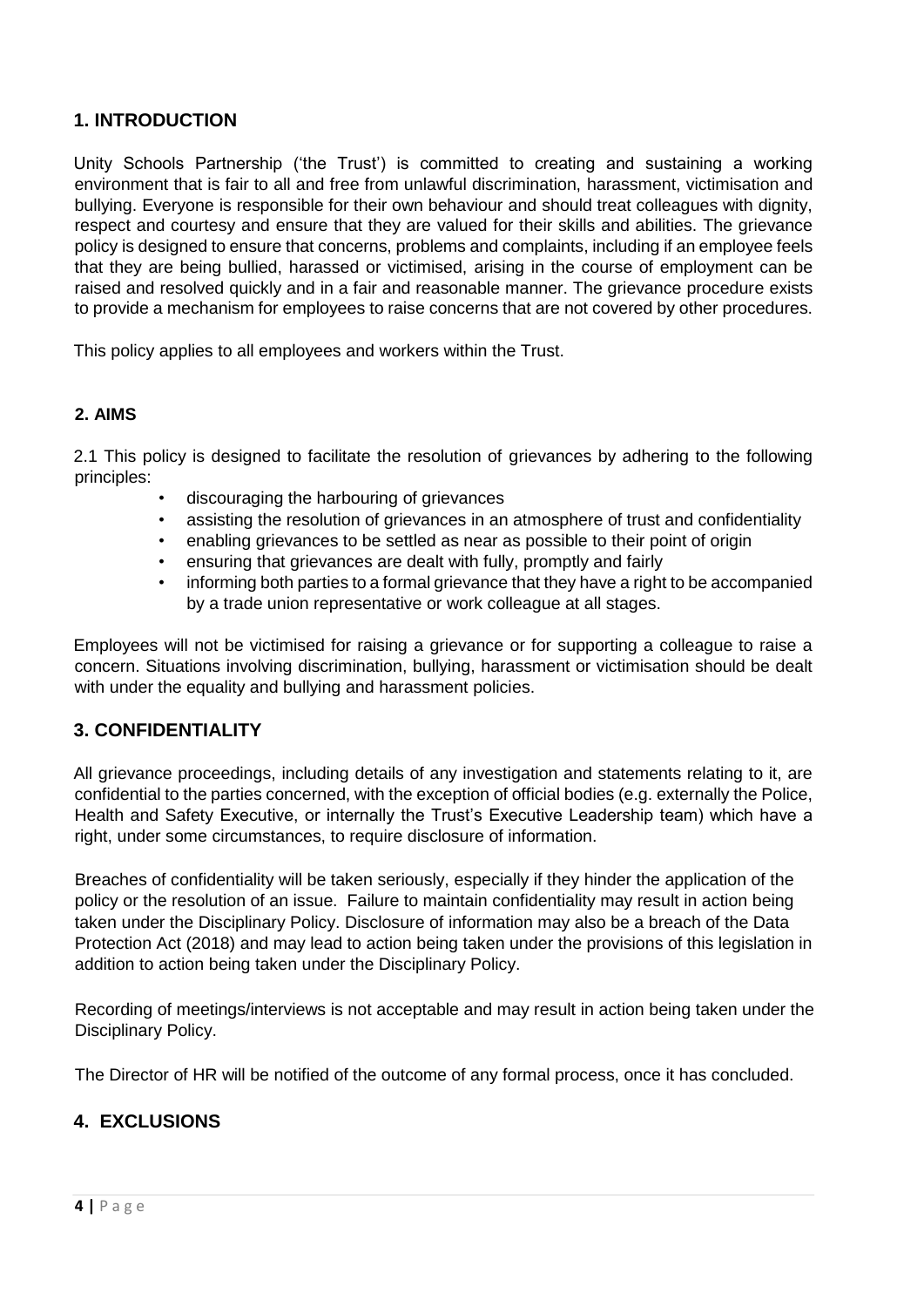This policy does not apply to complaints of professional malpractice, wrongdoing or criminal activity: such complaints should be raised immediately via the Whistleblowing Policy. Similarly, this policy will not be used to raise complaints where any other policy (such as the disciplinary policy) applies. Pay and Grading Appeals will be considered under the specific arrangements in place for that purpose. The Grievance policy will not be used to deal with complaints made after employment has ended, for any reason. However, if a grievance has been raised and not concluded before an employee leaves, they will be invited to continue with the grievance process.

This policy does not apply to complaints against staff raised by parents/carers or other individuals who are not employees or workers within the Trust. Any such complaints will be dealt with under the Trust's complaints policy.

# <span id="page-4-0"></span>**5. GOOD PROFESSIONAL RELATIONSHIPS/PRACTICES**

The focus of any grievance should be based on the principle of resolution and many potential grievance issues can be resolved informally. An informal conversation between staff is often all that is required to resolve an issue.

All employees are responsible for taking all reasonable steps to develop and maintain good working relationships with colleagues and to deal with workplace issues in a professional, practical and constructive manner.

Where any issues arise, employees must try to resolve any difficulties at the earliest opportunity without having to use a formal process. This should be done in such a way as to have the minimum impact on the school, the Trust, other work colleagues and to preserve working relationships.

Resolving issues in a sensible and sensitive way will require all parties to recognise their part in the issue/difficulty and how their behaviour may be contributing to the circumstances.

Failure to foster good professional working relationships could, in certain circumstances, lead consideration of temporary redeployment opportunities in the Trust to allow for mediation to take place and / or considered under the Trust's Disciplinary Policy if it were a misconduct issue.

# <span id="page-4-1"></span>**5. ROLES AND RESPONSIBILITIES**

Any complaint raised under this policy should be made in good faith. Any complaint found to have been made for malicious, false or similar reasons may give cause for disciplinary action. All employees are expected to co-operate in the implementation of this policy and the accompanying Harassment and Bullying Policy (where applicable), both of which are intended to secure fair and reasonable treatment and equality of opportunity for all employees.

This policy and procedures will be monitored to ensure consistency of application and adherence to equalities legislation, to ensure that it operates in accordance with the duties to promote equality, to eliminate discrimination and to promote good relations between employees with protected characteristics as required under the Equality Act 2010.

The Equality Act 2010 harmonises and replaces previous equality legislation and extends protection for all protected characteristics to ensure consistency. Under this legislation, protected characteristics are:

• age;

• disability;

• race;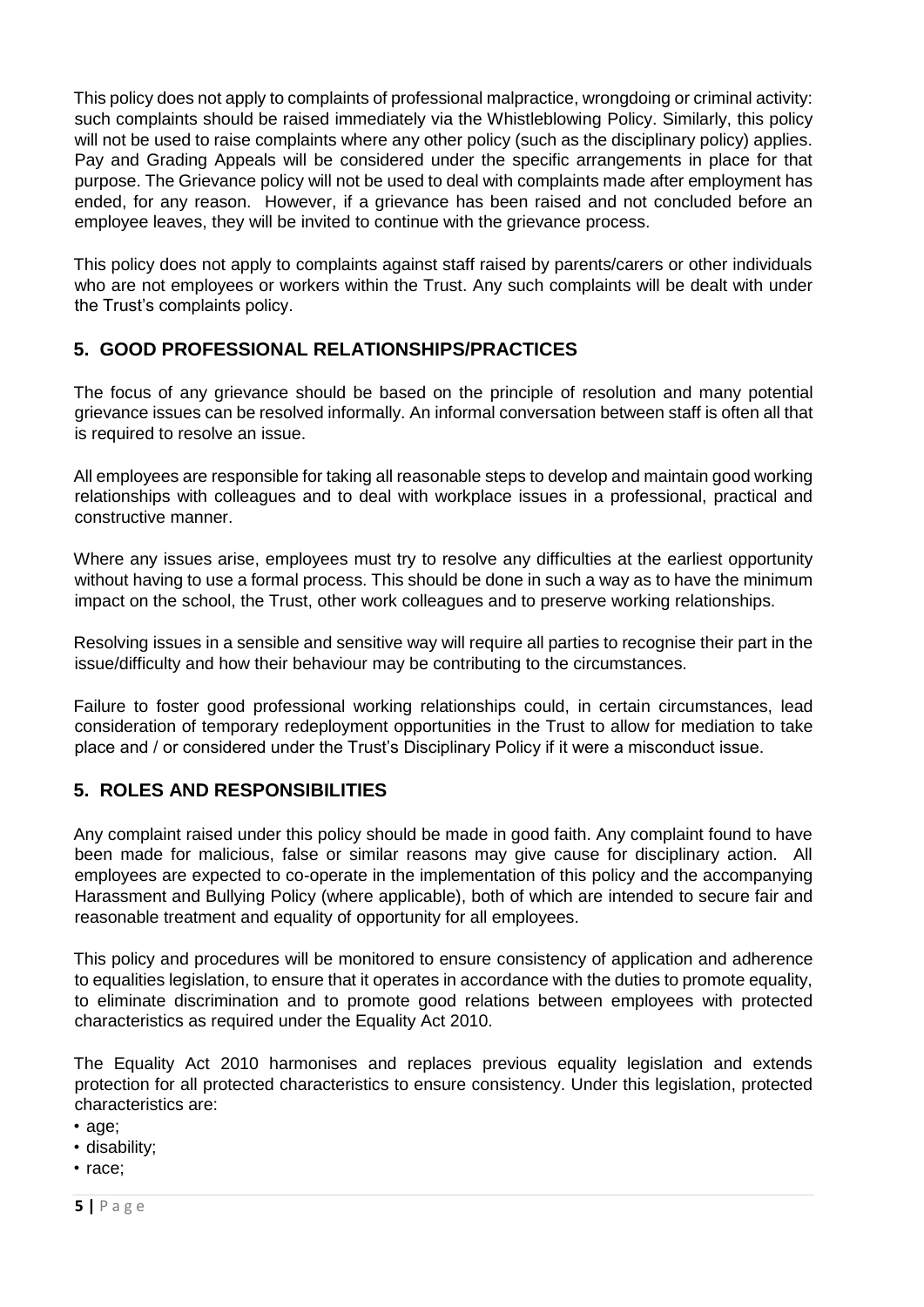- sex;
- religion or belief;
- gender reassignment;
- sexual orientation;
- pregnancy and maternity; and
- marriage or civil partnership.

Whether raised at the informal or formal stages of this process (see below) it is important that the employee approaches the appropriate person with their grievance.

Appendix A details who a grievance should be raised with, at both informal and formal stages, as well as who would hear any appeal.

Grievances against Governors are outside the scope of this policy as Governors are not employees. Grievances against the CEO should be referred to the Chair of Trust Board.

Where the grievance is about a member or members of the school's governing body, this should be referred to the Chair of Governors. If the matter cannot be resolved informally, the grievance will be referred to the CEO or Chair of Trust Board for consideration and resolution.

Where the grievance is about the school's Chair of Governors, the matter should be referred to the CEO or Chair of Trust Board for consideration and resolution.

## <span id="page-5-0"></span>**6. INFORMAL STAGE**

Many grievances can be resolved informally and quickly, and there is an expectation that employees will make every effort to do this, without unreasonable delay, before formal steps are considered.

Where the grievance is about a working relationship, employees are encouraged to discuss their concerns with the other employee as soon as an issue occurs with a view to amicably settling the matter without recourse to the formal procedure. If an employee feels anxious about this process, they might seek support from their union or a work colleague. Employees must be willing and open to looking at ways of resolving the issues without resorting to formal processes.

In addition, the employee should also report their concerns to the relevant person (see Appendix A). This does not prevent the matter being dealt with by the two employees but the relevant person may be able to support and facilitate discussions with a view to resolving the grievance.

Employees must be able to resolve issues professionally and respectfully by agreeing that when discussions take place they will ensure:

- Effective listening so that each person fully understands the issues at hand and each other's view;
- Effectively understand so that each person is able to respond, knowing what the issues are;
- A calm environment no raised voices or inappropriate body language;
- A common ground identifying and agreeing common understanding;
- The taking of responsibility each person should admit when they are wrong, if appropriate and take steps to make professional relationships work;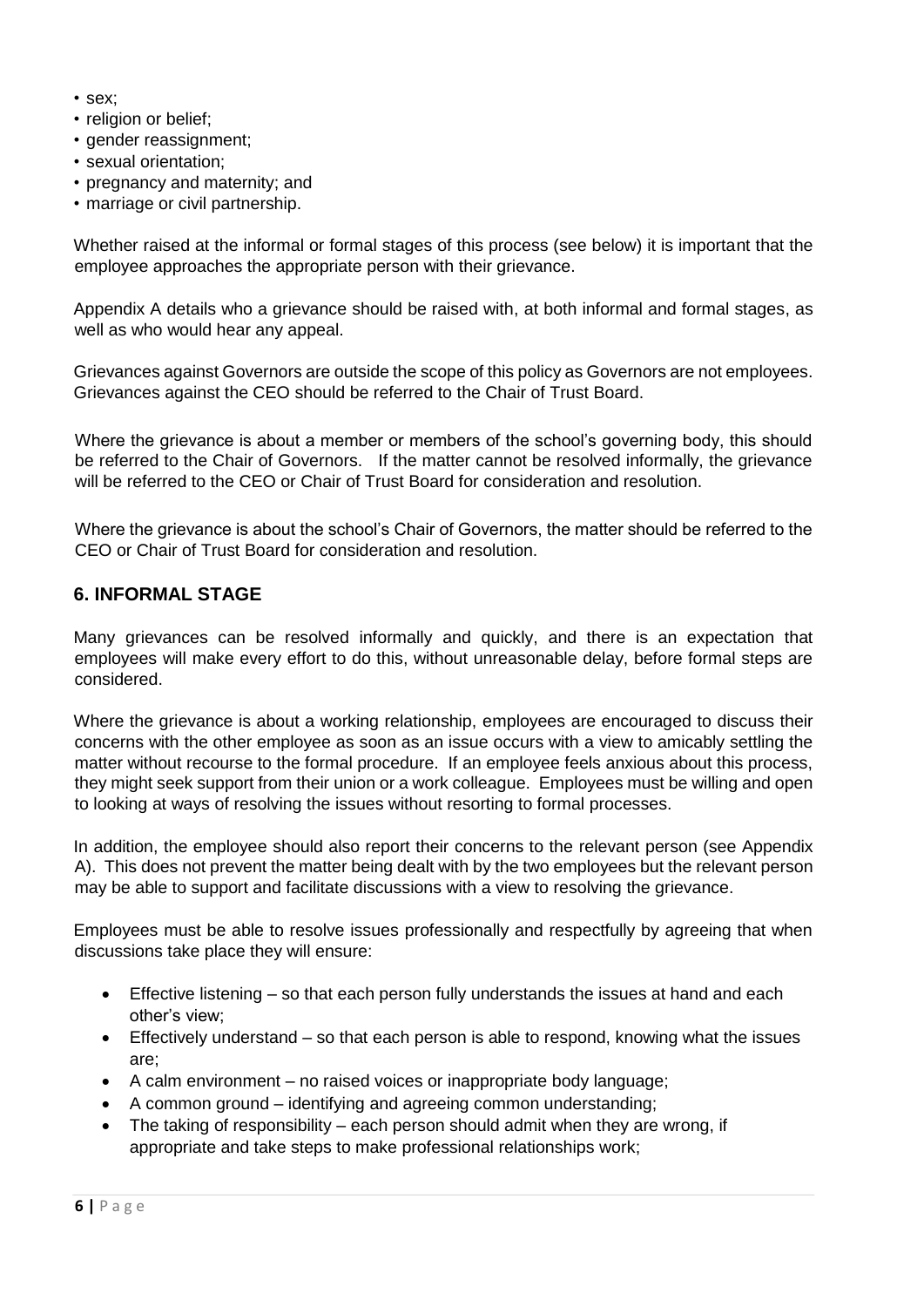• Agreed action – offering apologies if appropriate, agreeing the way forward and agreeing to meet again, if appropriate.

Every attempt must be made to resolve the issues informally. If the matter cannot be resolved by way of professional dialogue the formal process should be used.

# <span id="page-6-0"></span>**6. MEDIATION**

In some cases, mediation can help resolve problems, especially those involving working relationships, and can be a positive and supportive way of resolving a grievance. Mediation may be explored at either the informal stage or as an outcome from the formal stage of the grievance procedure.

Where a Headteacher / Line Manager has been unable to resolve the issue through discussion with the employee(s), mediation may be considered. Participation in mediation must be by mutual agreement and in consultation with the relevant HR Business Partner, who will be able to discuss this and provide further information.

Mediation can be used in a variety of circumstances for example:

- misunderstandings/conflict between colleagues or peers;
- misunderstandings/conflict between employees and managers/supervisors;
- perceptions of harassment, discrimination or bullying; and
- communication difficulties

Where mediation is successful and an outcome is achieved, it will be binding upon both parties and will close the grievance procedure regarding the issue.

# <span id="page-6-1"></span>**7. FORMAL GRIEVANCE PROCESS**

If a grievance has not been satisfactorily resolved informally, the employee raising it should set the grievance down in writing, using the form at Appendix B, without unreasonable delay, and state what steps have already been taken to resolve the grievance, and what they are seeking as a resolution. When completing the Grievance Form, the employee should provide concise and factual information about the nature of their grievance and avoid language which may be considered insulting or abusive. The grievance should be given, together with any supporting documentation, to the relevant person as set out in Appendix A. When providing supporting documentation, it is expected that this will be reasonable and proportionate.

A copy of the formal grievance documentation will be given to all relevant parties.

#### <span id="page-6-2"></span>**7.1 INVESTIGATION**

Depending on the circumstances, the person receiving the grievance can either undertake an investigation themselves or commission an investigation, where an appropriate person ('the investigating officer') can carry this out on their behalf and report back to them. Investigations will normally be carried out by a senior member of staff.

Where the person receiving the grievance carries out the investigation themselves, they may decide to undertake some enquiries as are necessary to gather relevant information to reasonably consider the grievance. This may involve discussion with witnesses and normally the person/s identified in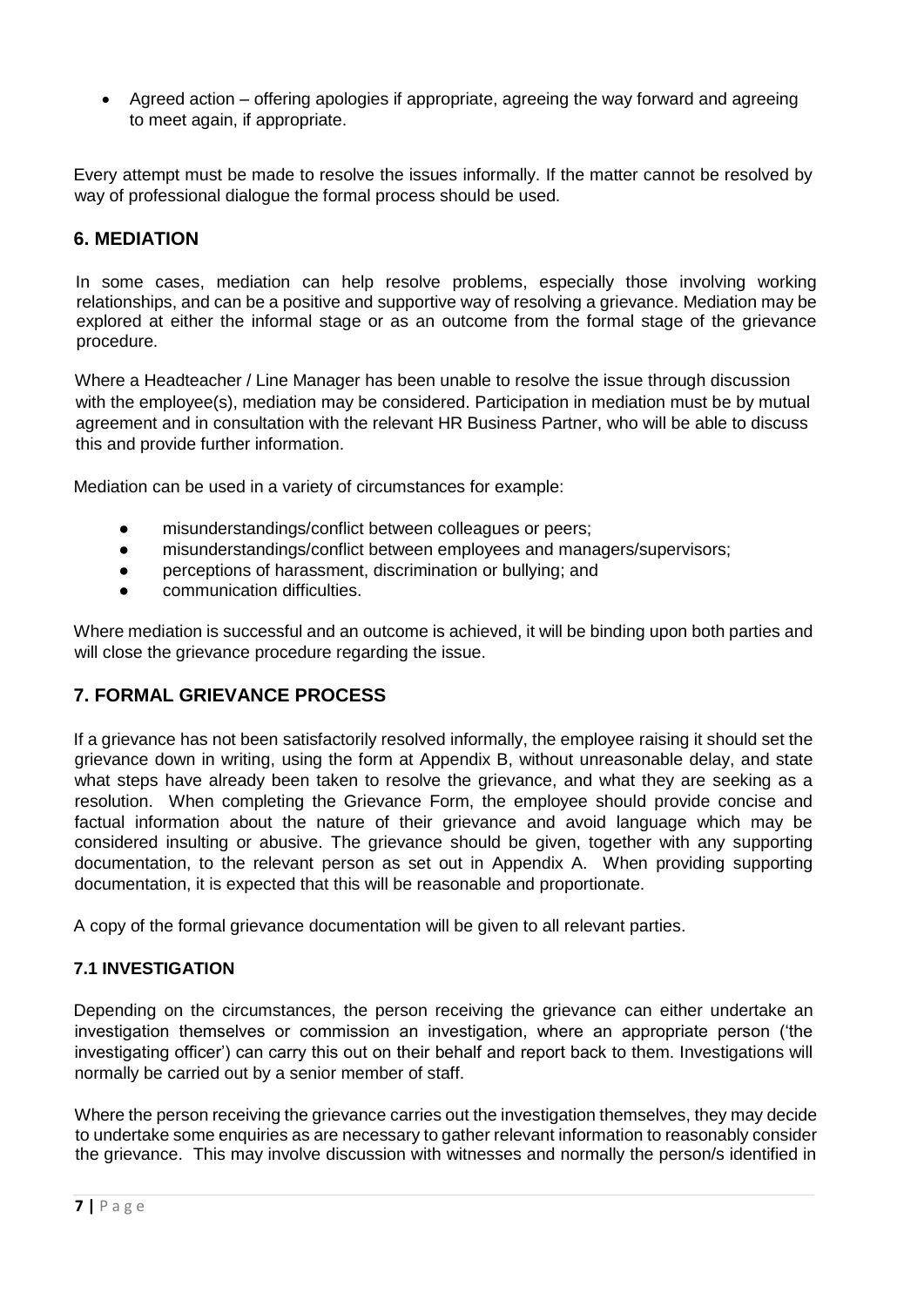the grievance. Any such conversations will not be in the context of a formal meeting but rather to gather information.

Where the person receiving the grievance commissions an investigation, they will confirm with the investigating officer the extent to which they should gather information. The investigator will not have had any previous involvement in the circumstances of the complaint, no close relationship with any of the parties involved nor a vested interest. The amount of any investigation required will depend on the nature of the grievance and will vary from case to case.

In cases relating to the Headteacher, the Director of Education should seek advice from the Trust's Director of HR regarding commissioning an investigation, and would be responsible for commissioning any investigation. This may include using an external investigator.

If the employee concerned is a trade union official (as statutorily defined) the matter will be discussed with their branch secretary or a full time official before an investigation is undertaken.

Any relevant information gathered during this enquiry stage will be considered at any formal grievance meeting.

Where appropriate and where both parties agree, a joint discussion with all parties may take place at this stage with a view to resolving the grievance and would be considered the formal grievance meeting.

The employee raising the grievance must co-operate fully and promptly in any investigation. This may include disclosing the names of any relevant witnesses, disclosing any relevant documents and attending interviews, as part of the investigation.

An employee who is the subject of investigation will be informed of the grievance and given a copy of this policy. They will also be given the opportunity to respond to the grievance and be advised of the likely timescale of any investigation. They may be accompanied at any interview or similar investigatory meeting by a trade union representative or work colleague. A record should be made if the employee agrees to continue the procedure without support.

A witness should form part of the investigation only where relevant, this could be a current or exemployee of the trust or an external body such as a contractor or member of the public such as a parent. Where the witness is not an employee the investigating officer should decide if the witness can provide a statement or needs to attend a meeting. The investigating officer should ensure that any witnesses that are required to participate within an investigation should be asked to sign off their meeting notes under GDPR requirements. This wording may be sought from the Trust's HR team.

Where there is reluctance for the witness to come forward the investigating officer should carefully consider withholding or anonymising documents. Evidence should only be withheld or anonymised where there is strong reason for doing so. If the decision to anonymise documents is taken steps could include:

- a) Blanking out the witness's name and other information from which they could be identified
- b) Editing the statement to conceal the identity of the witness
- c) Where there are several witnesses' statements from different employees, prepare a summary of the information contained in the statements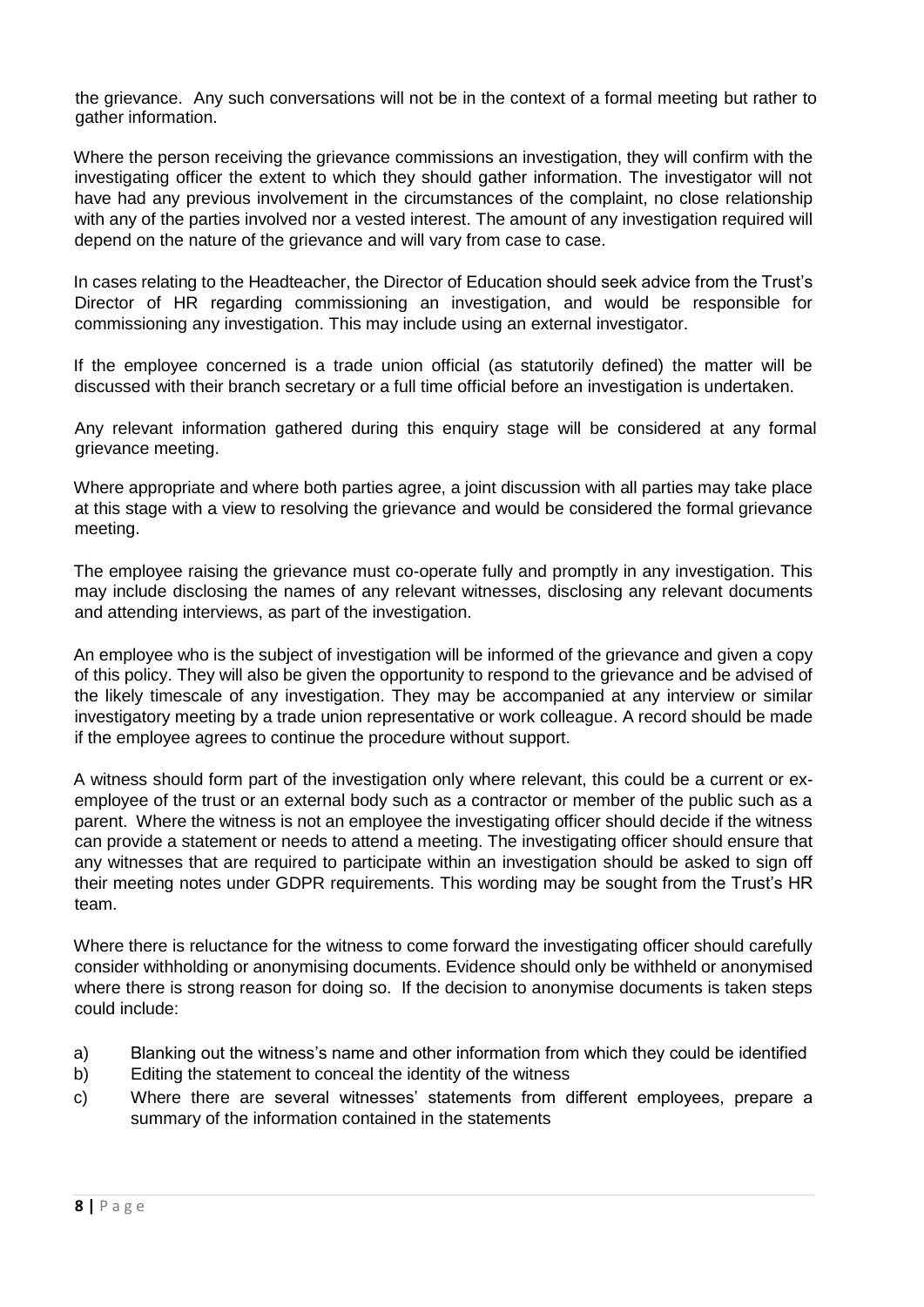The right to request representation by a trade union representative or work colleague, at all meetings, also applies to witnesses.

Minutes of any meetings will be taken and agreed with the employee/witnesses and they will be asked to check and sign any written statement of evidence as a true record. Copies of the minutes will be provided to the employee/witnesses

The investigating officer will promptly carry out a full and thorough investigation into the grievance in as timely a manner as the circumstances will allow. The investigation should be thorough, comprehensive and unbiased.

Employees have the right under the Data Protection Act 2018 to request access to information about them that is held on file, whether manually or on computer. For example, an employee who has raised a grievance and is not satisfied with the outcome may request copies of the written evidence on which the decision was made, including statements obtained from witnesses, or an employee about whom a grievance has been made may request evidence relating to the complaint. The Headteacher or relevant Director should contact the Trust Data Protection Lead in the instance of a subject access request being made, to discuss what information can and cannot be released. The Headteacher can refuse to disclose the document in question if its disclosure would also reveal information about a third party who can be identified from the information, unless the third party has consented to the disclosure or it is reasonable in all the circumstances to comply with the request without their consent.

The Headteacher, relevant Director or CEO should not automatically refuse to disclose a document if a third party, for example a colleague who has given a witness statement, does not consent to it being released. They should consider taking steps to anonymise the document before disclosing it. This might involve:

- blanking out the witness's name and any other information from which they could be identified;
- editing the statement to conceal the identity of the witness; or
- where there are several witness statements from different employees, preparing a summary of the information contained in the statements.

Ultimately, the Headteacher should take a reasoned decision about whether or not it would be reasonable in the circumstances to disclose a witness statement or other document. This will involve balancing the witness's right to privacy against the employee's right to know what information is held about them, and its source.

The investigation may be instigated before holding a grievance meeting where this is considered appropriate. In other cases, the grievance meeting may be held before deciding what investigation (if any) to carry out. In such cases a further grievance meeting will be held with the employee after the investigation and before any decision is reached.

#### **WITHDRAWING A GRIEVANCE**

In some cases, an employee may decide after raising a formal grievance that they wish to withdraw their grievance. Where an employee wishes to withdraw their grievance, they should put this in writing to the person dealing with the grievance and outline the reasons for the request.

The person dealing with the grievance should discuss this with their HR Business Partner to determine whether this is appropriate, given that the purpose of a grievance process is to resolve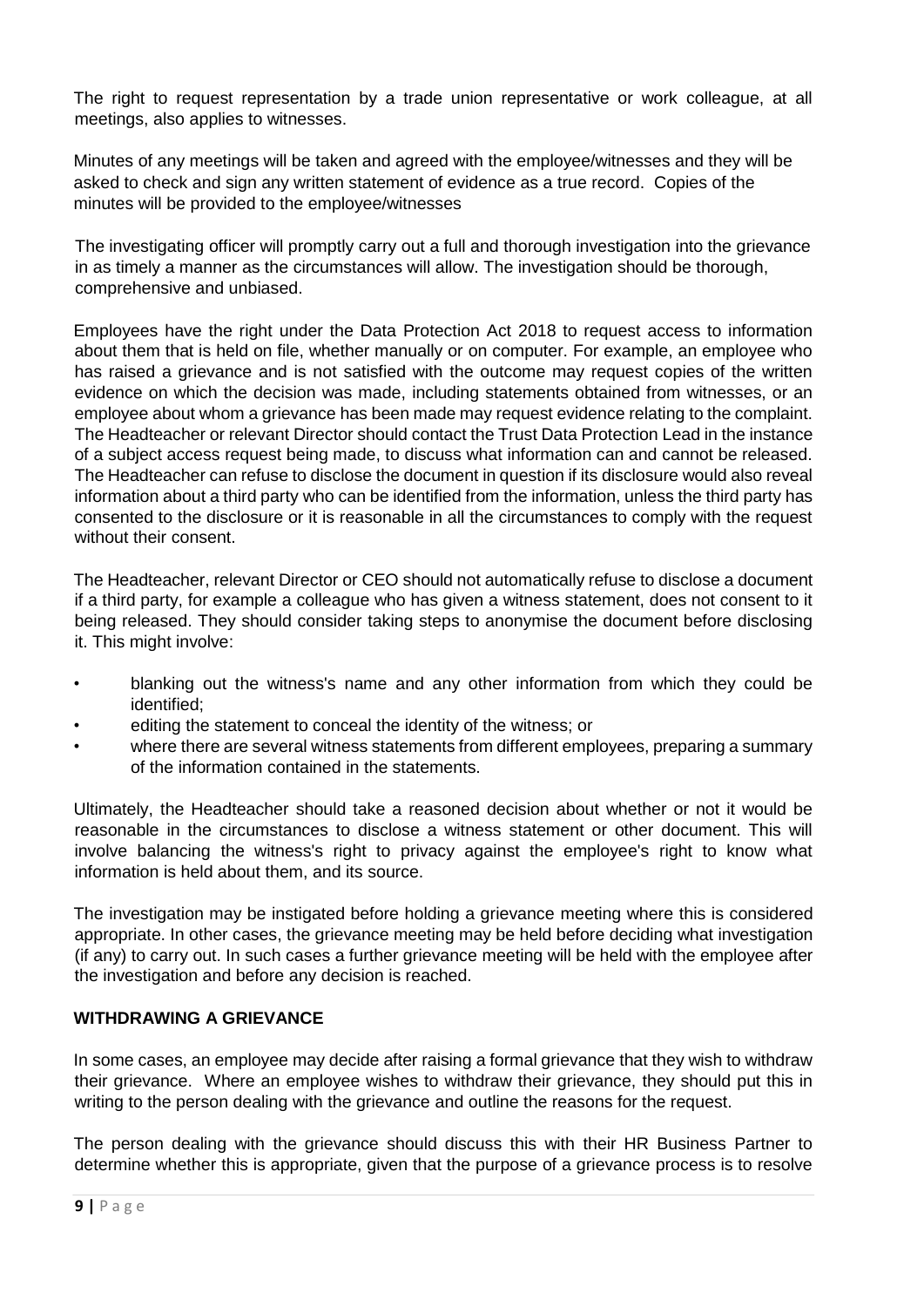the issue raised. A decision on whether to continue the process will depend on the nature and substance of the grievance.

### <span id="page-9-0"></span>**7.2 FORMAL GRIEVANCE MEETING**

On receipt of the Grievance Form, the person that commissioned the investigation, with the support and assistance of their HR Business Partner, will arrange a formal meeting, usually within 10 working days of the employee's grievance form being received although this will be dependent on whether an investigation is being carried out.

The meeting will be conducted by the relevant person/s, as detailed at schedule 2.

Prior to the meeting, the person who commissioned the investigation, with the support and assistance of their HR Business Partner will determine the appropriateness of sharing the information gathered and which parties to share this with.

The employee is entitled to be accompanied at the meeting by an accredited Trade Union representative or a workplace colleague. The person accompanying will be allowed to address the meeting, to help state the employee's case. This person does not have the right to answer questions on the employee's behalf.

The person/s identified in the grievance may be asked to attend, together with appropriate representation and witnesses may also be asked to attend.

Grievance meetings will be held in as informal a manner as possible. It is important that the meeting allows for free-flowing discussion and dialogue in an attempt to find an amicable solution to the grievance. The conduct of the meeting is at the discretion of the person/s hearing the grievance,

The employee will be invited to re-state their grievance and how they would like to see it reasonably resolved. The person/s hearing the grievance will listen to all the points raised and consider any additional information gathered, in order to respond to the matters raised.

A decision may be given at the end of the meeting, but in any case, will be set out in a written response to the employee within two working weeks. This response may also contain what action is intended to resolve the grievance, if any part of it is upheld.

In some cases, it may be necessary to adjourn the process to allow for further investigation to take place in order to allow a thorough consideration of the grievance, and to make recommendations for action. If so, the employee will be kept informed regarding the process and a further grievance hearing will be held following the further investigations. Any employee who is the subject of a grievance should also be kept informed of any adjournments to the process.

Clearly, the desired outcome of the implementation of the procedure is that the behaviour that led to the grievance ceases. However, whichever stage the process reaches, and without prejudging the outcome of any formal proceedings, there may be a range of possible remedies where a grievance is upheld, including:

- formal apology;
- training;
- mediation:
- counselling;
- changes to work methods/styles;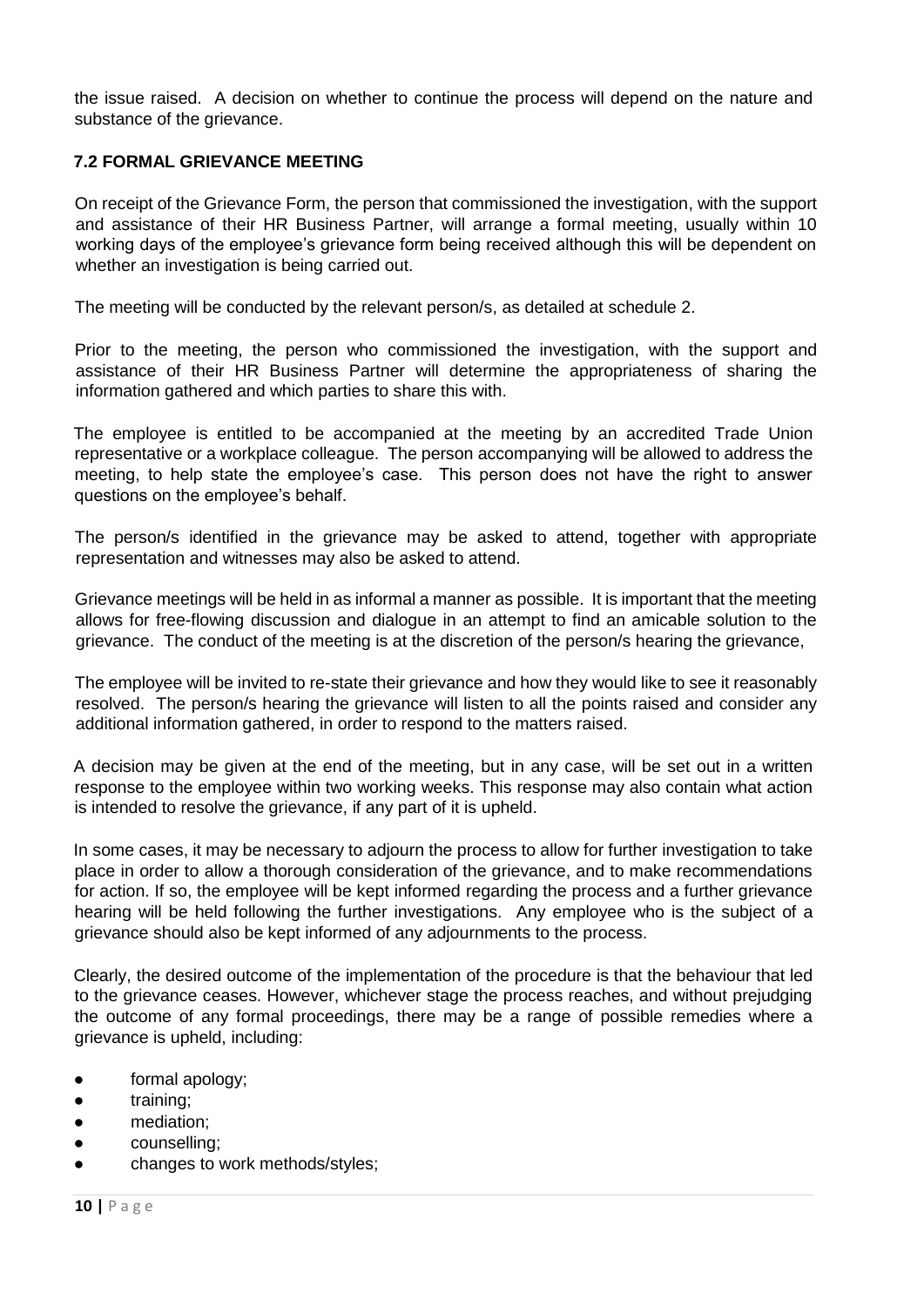- redeployment within the academy;
- formal disciplinary action against the perpetrator.

If after the investigation concludes the grievance is found to be vexatious and/or malicious this could result in disciplinary action against the employee.

Following the grievance meeting the person who commissioned the investigation should also ensure that suitable feedback is given to the subject of any grievance and that this is undertaken within a reasonable timeframe.

#### **OUTCOMES**

The list below is not exhaustive, but gives some examples of the possible outcomes of a grievance meeting.

#### **GRIEVANCE NOT UPHELD**

Where the person/s conducting the grievance meeting has not found sufficient evidence to support any of the allegations made, the grievance will not be upheld and there will be no further action taken.

#### **GRIEVANCE UPHELD** (either in whole or in part)

Where the person/s conducting the grievance meeting has found sufficient evidence to support all or some of the allegations made, there are a number of outcomes to consider in relation to each allegation:

- no further action;
- a formal apology to the employee(s) that have raised the grievance;
- formal mediation mediation may be suggested as an outcome as a way to resolve the grievance. This may have been entered into or suggested earlier in the process; however, in light of the findings of the investigation the person/s conducting the grievance meeting may feel that it would help resolve the situation;
- action plan the person/s conducting the grievance meeting may recommend the production of an action plan aimed to address the behaviour which has caused the problem. The action plan may include objectives, target setting and training;
- alternative working arrangements the person/s conducting the grievance meeting should consider whether contact between the parties is likely to occur during the course of their job and the impact on the individuals and service delivery. Reasonable operational requirements may need to be considered if this is the case for example employees moving desks, change of line management or change of location where operationally feasible;
- disciplinary action where it is clear that a conduct issue exists and there is a case to answer, disciplinary action will be considered. Please refer to the Trust Disciplinary Policy.

The employee(s) raising the grievance should be advised that the outcomes may not necessarily be shared with them once the process has been completed, in accordance with GDPR. However, the employee(s) will receive some form of notification that the process has been completed. Any employee who is the subject of a grievance will also be notified that the process has concluded.

#### <span id="page-10-0"></span>**7.3 APPEAL**

If the employee feels that their grievance has not been satisfactorily resolved, they may appeal against the findings. A written notice of appeal (Appendix C) should be submitted to the relevant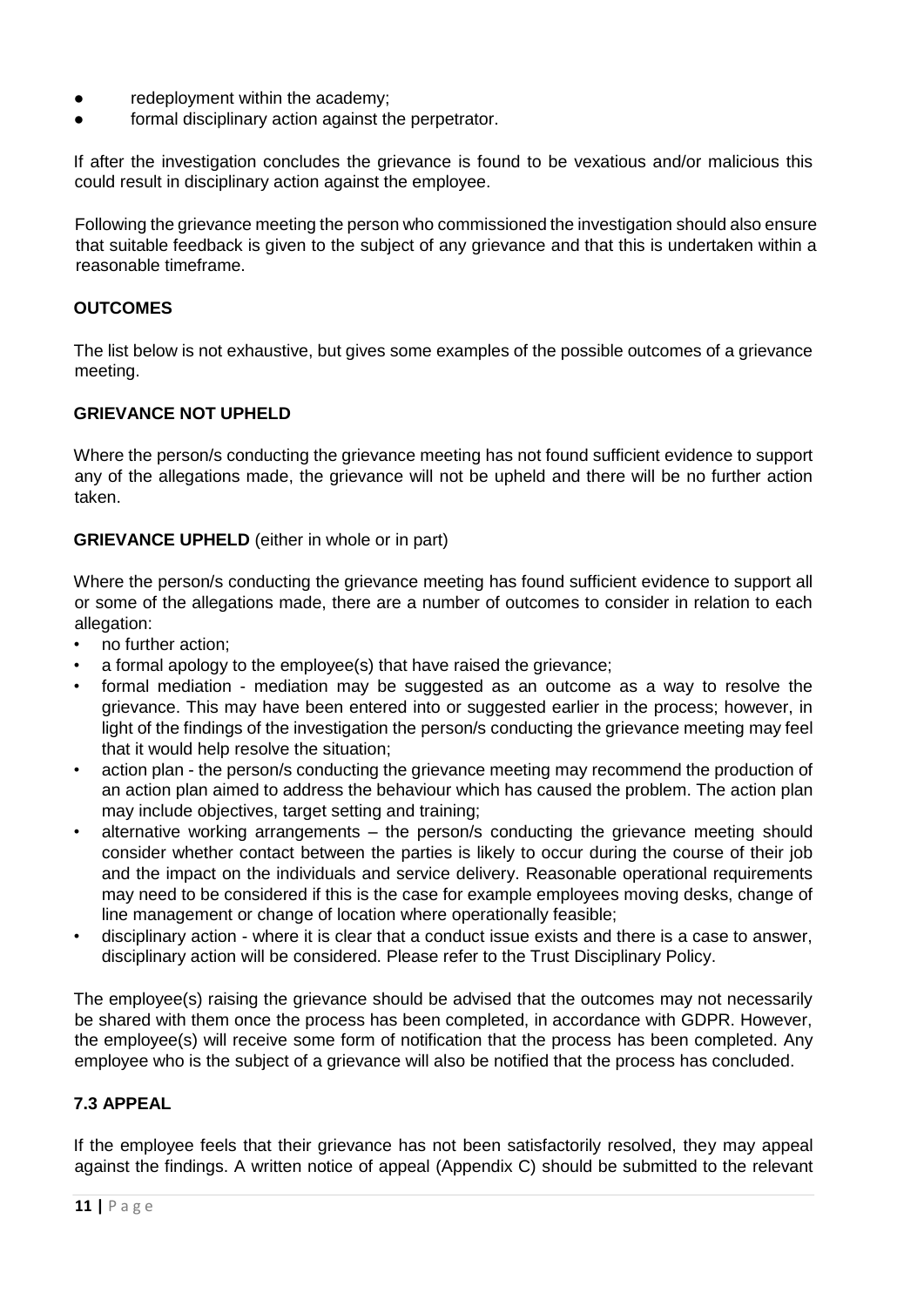person as detailed in Appendix A, stating the grounds for the appeal. An appeal meeting will be arranged, usually to take place within 10 working days of the date of the appeal letter.

New evidence is admissible for an appeal, providing that it is submitted at least five working days before the hearing. The meeting will usually take the same format as the formal grievance meeting as per 7.2 above. The employee has the same right to be accompanied.

A written response will be issued to the employee within two weeks of the date of the hearing, unless further investigation or similar is required. The decision made at the appeal is final. The employee will not be able to raise another grievance about the same matter.

# <span id="page-11-0"></span>**8. COLLECTIVE GRIEVANCES**

Where a grievance is raised by more than one employee, and the nature of the grievance and the desired resolution are the same, the grievance will be treated as a collective grievance. The employees involved must not then raise the same grievance separately. An employee and participating colleagues will be entitled to only one grievance hearing and (if applicable) one appeal hearing. An employee and participating colleagues will be notified individually of the outcome at each stage of the process. A trade union representative can raise a collective grievance on behalf of employees. The principles of this procedure will also apply to collective grievances.

In all instances, the group of employees should formally lodge their grievance in writing to the Headteacher or to the Director of Primary or Secondary Education (as appropriate) if it is regarding the Headteacher. If a group of employees within the Central Team wish to formally lodge a grievance, this should be done in writing to the relevant Director (see Section 5 for reporting lines). One form should be submitted but must be signed by all employees who are party to the grievance.

The arrangements for the grievance meeting will be made in accordance with 7.2 above. The employees may nominate one person to represent the group – in most cases this will be the trade union representative, or trade union representatives where the employees involved are members of more than one trade union.

An employee who wishes to appeal against the outcome of the grievance hearing must lodge notification of their intention to appeal along with full grounds for their appeal (including any supporting documentation) within 14 days of the date of written notification of that sanction, as directed in the letter of notification. If some employees are satisfied with the outcome and do not wish to proceed to an appeal, the request for an appeal should clearly identify those withdrawing from the process and those wishing to pursue the appeal. If only one employee wishes to pursue the appeal, an individual procedure will apply to the appeal. The arrangements for the appeal hearing will be made in accordance with section 7.3 above. The decision of the appeal decision maker will be final and all employees will be given the decision in writing within two working weeks.

# <span id="page-11-1"></span>**8. SUPPORT FOR EMPLOYEES**

The Trust recognises that going through the grievance process can be difficult for both an employee raising a grievance and an employee who is subject of a grievance. Employees are encouraged to seek support from their trade union or a workplace colleague.

In addition, support can also be accessed via the Trust's employee assistance programme and details are available in schools or from the HR Helpdesk at hrhelpdesk@unitysp.co.uk or telephone 01440 333401.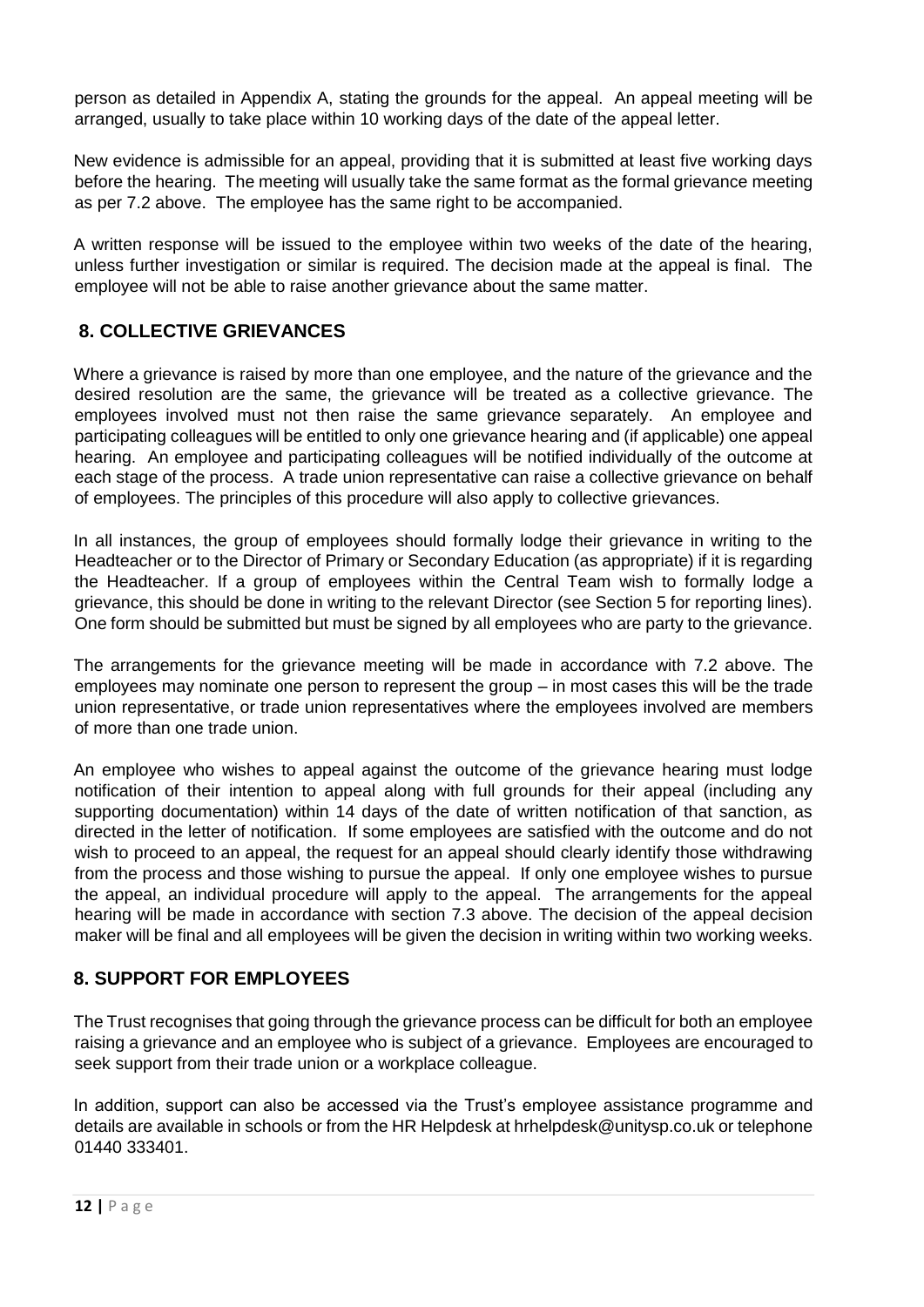### <span id="page-12-0"></span>**Further Advice**

If any staff, contractor or visitor requires any further information regarding this policy or support they should either ask their Headteacher **or** contact the HR Helpdesk at hrhelpdesk@unitysp.co.uk or telephone 01440 333401.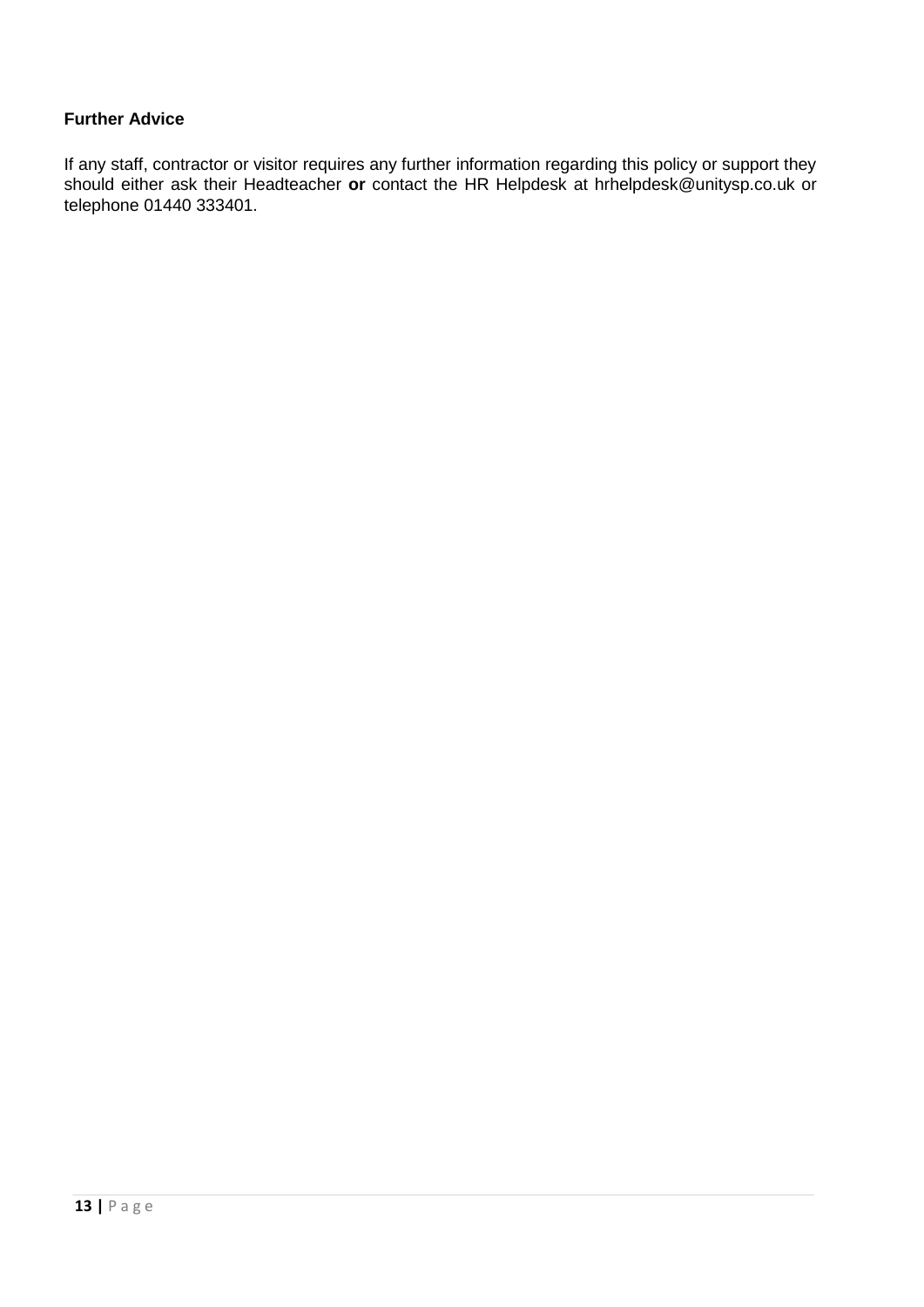#### **Schedule 2**

### <span id="page-13-0"></span>**9. PROCEDURE FOR THE FORMAL GRIEVANCE MEETING**

*Please ensure that all discussions during this process are fair, appropriate and above reproach.*

Depending on the nature of the case, a panel may be used to either hold the grievance meeting or the appeal. This will be made up of the Headteacher/Director, member of the Trust central leadership team and a governor or a panel of three governors, where appropriate.



- Welcome attendees.
- **Request that all attendees turn off any electronic devises to avoid unnecessary interruptions during the meeting and advise that the Trust expressly prohibits the recording of meetings.**
- Introduce those present and their roles, this may include: panel members, HR member supporting the panel, note taker if applicable, etc. If the employee is not accompanied explain that they were offered the right to be accompanied
- Representation of Employee If accompanied confirm the role of the companion, i.e. that they will be able to address the hearing in order to: put the employee's case forward; sum up the case; respond on the employee's behalf to any view expressed at the hearing; and confer with the employee. However, the representative will not usually answer questions on behalf of the employee, but may do so with the agreement of the panel. If not accompanied note that the employee has been advised of their right to be accompanied but has chosen to attend unaccompanied.
- Confirm with the employee that they have received the letter notifying them of the meeting and any associated documentation.
- Confirm with the employee that they understand that it is a formal grievance meeting which will be conducted in line with the Trust's Grievance procedure.

#### **Outline Procedure**

- Advise of the procedure or if appropriate invite a HR representative to outline the procedure.
- Confirm Documentation provided Identifying, if appropriate, any other documentation the panel has at their disposal for reference purposes.
- Adjournments Advise that any party can request an adjournment, via the chair. Identify the location of any separate rooms available to provide the parties with private space during these adjournments.
- Taking of Notes Advise that the note-taker will take summary notes to support the panel's consideration. Should the employee want a summary of these notes these can be provided on request. Advise that both the employee and their representative would be welcome to make their own notes.
- Respond to any procedural concerns/queries that may arise.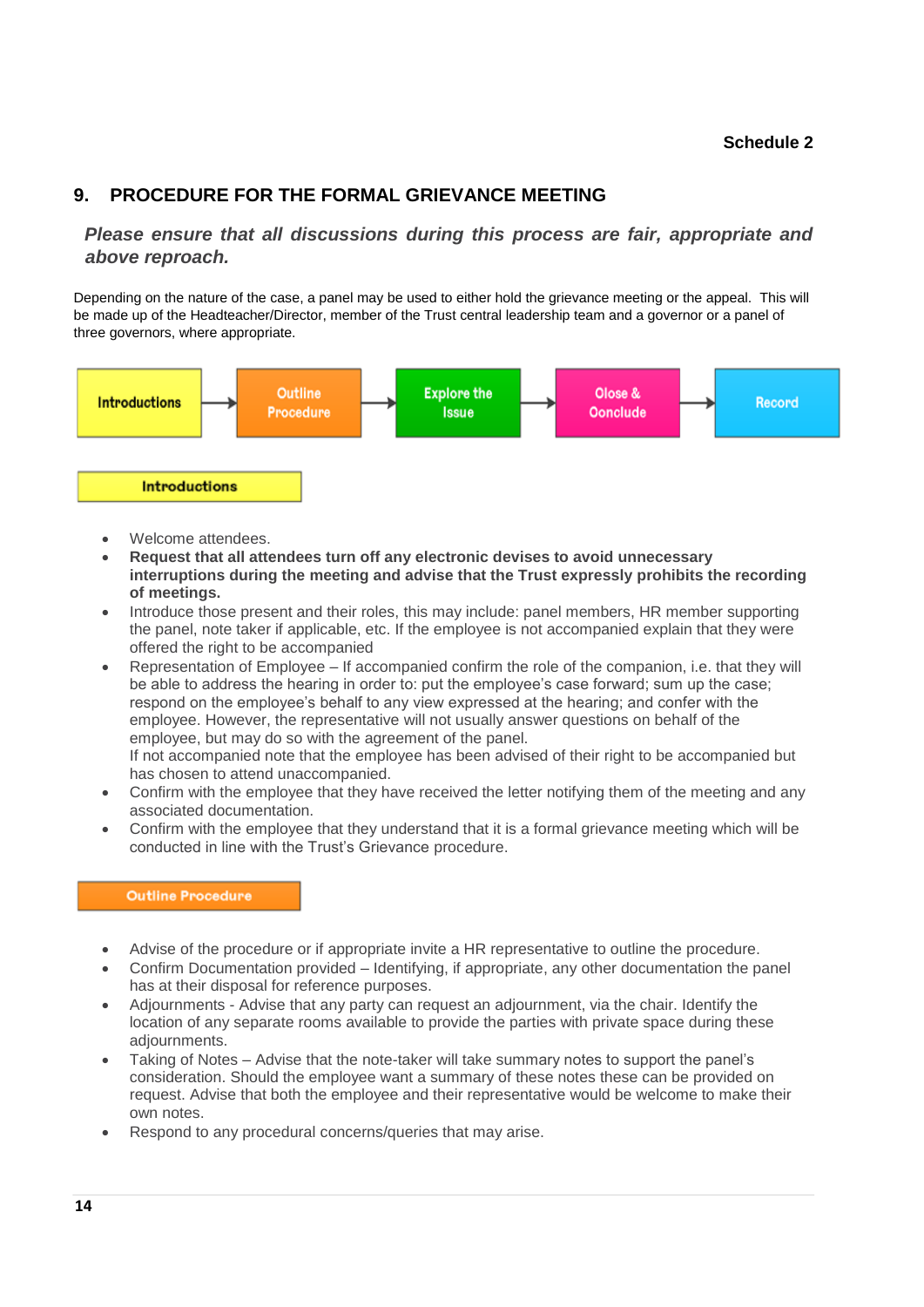- 1. Invite the employee to explain their complaint/concern and what remedy/resolution they are seeking (this may be done by their representative if they so wish).
- 2. The panel to seek to gain a full understanding of the case, raising any questions with the employee (and management representative/respondent) as necessary, to clarify any points in relation to the information or evidence submitted or gained via investigation if applicable. **NOTE**: If applicable and where previously agreed with the Chair, witnesses may be called. Also depending upon the circumstances of the case, if applicable, a Management representative/respondent will be given an opportunity to respond to each of the points raised by the employee and make representation to the Panel.
- 3. Employee (and any respondent) to be provided with the opportunity to sum up their case.

#### Olose & Oonclude

- After the case(s) have been explained and the main questioning completed, the Chair may consider whether to briefly adjourn the meeting to give all the opportunity to review what has been said and consider whether there is anything they wish to clarify or to add in closing remarks, this may enable the panel to review what they have heard and seek clarification on any issues before bringing the meeting to a close.
- If the panel is unable to make a decision as further information/time is required, inform the employee as to when they can expect written notification of the decision (or if further action was deemed necessary what this would entail)
- When closing the meeting, ensure that everyone understands what is going to happen.
- Depending upon whether the panel has been able to make a decision during any adjournment, explain that the staff member will receive confirmation/notification of its decision in writing usually within 7 days of the meeting.
- The Chair will prepare a letter summarising the nature of the grievance, the investigation (where applicable), and the panel's decision, including reasons for this, and any recommendations, and notify the employee in writing as to the outcome of the meeting, usually within 7 calendar days after the meeting.

**NOTE**: Where it is identified that further essential information or clarification is required, the Panel may decide to adjourn the meeting to enable further investigation. In such a case, an indication of the timeframe for this should be provided. Once completed the panel should be reconvened.

#### Record

- Record summary of the discussions, (including any pertinent points, agreed actions, outcomes and recommendations).
- Ensure that the records are factual, unambiguous and constructive (assume that the staff member may see these).
- Write to employee summarising the outcome of meeting and any next steps.
- Store records securely, as these may be subsequently required within later procedural stages and shared with all relevant parties.
- If requested by the employee, a summary of the meeting notes should be provided for their information.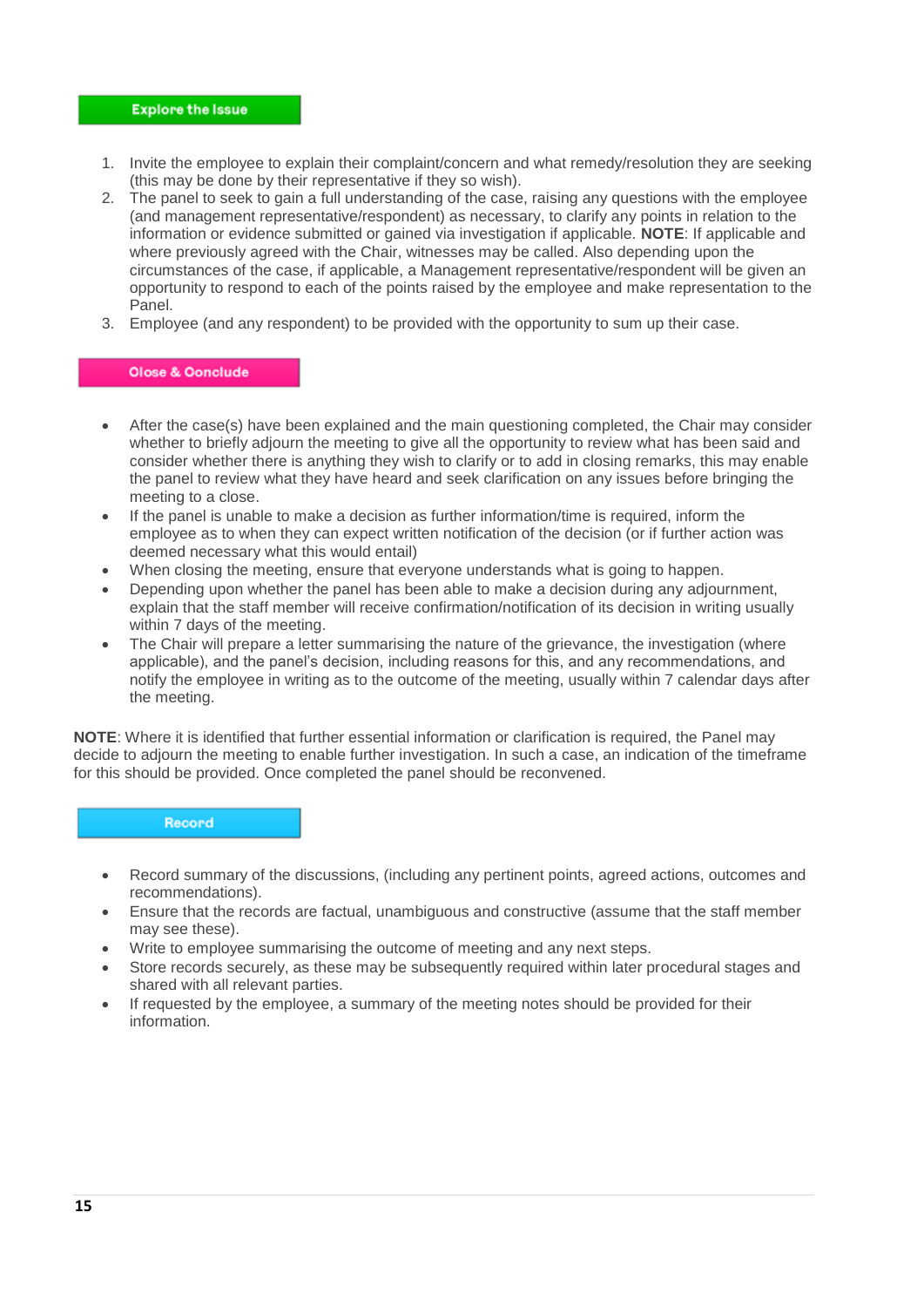

# **Appendix A - Reporting a Grievance**

<span id="page-15-0"></span>

|                                       | <b>Informal</b><br>(submit to)                                                            | <b>Formal Meeting</b><br>(submit to)                                                      | <b>Formal Meeting</b><br>(heard by)                                                                                                       | <b>Appeal</b><br>(submit to)                                                                                                                   | <b>Appeal</b><br>(heard by)                                                                                                                      |
|---------------------------------------|-------------------------------------------------------------------------------------------|-------------------------------------------------------------------------------------------|-------------------------------------------------------------------------------------------------------------------------------------------|------------------------------------------------------------------------------------------------------------------------------------------------|--------------------------------------------------------------------------------------------------------------------------------------------------|
| Employee<br>(school)                  | Line Manager<br>$\bullet$<br><b>OR</b><br>Headteacher<br>$\bullet$                        | Line Manager<br>$\bullet$<br><b>OR</b><br>Headteacher<br>$\bullet$                        | Headteacher<br>$\bullet$<br>Headteacher, assisted by<br>member of Trust central<br>leadership team                                        | <b>Relevant Director of</b><br>Education                                                                                                       | <b>Relevant Director of</b><br>$\bullet$<br>Education with a member<br>of the central leadership<br>team, not previously<br>involved in the case |
| Employee                              | Line Manager<br>$\bullet$                                                                 | Line Manager<br>$\bullet$                                                                 | Line Manager<br>$\bullet$                                                                                                                 | <b>Relevant Director</b><br>$\bullet$                                                                                                          | Relevant Director of<br>$\bullet$                                                                                                                |
| (central team)                        |                                                                                           | Director (only if grievance<br>$\bullet$<br>is against Line Manager)                      | Director, assisted by<br>member of Trust central<br>leadership team (only if<br>grievance is against Line<br>Manager)                     |                                                                                                                                                | Education with a member<br>of the central leadership<br>team, not previously<br>involved in the case                                             |
|                                       |                                                                                           |                                                                                           |                                                                                                                                           |                                                                                                                                                |                                                                                                                                                  |
| Headteacher<br>(raising grievance)    | Director of Education<br>$\bullet$<br><b>OR</b><br><b>Chair of Governors</b><br>$\bullet$ | Director of Education<br>$\bullet$<br><b>OR</b><br><b>Chair of Governors</b><br>$\bullet$ | Director of Education<br>$\bullet$<br><b>OR</b><br>Deputy Chief Executive<br>Officer (if grievance is<br>about Director of<br>Education)  | Deputy Chief Executive<br>$\bullet$<br>Officer<br><b>OR</b><br>Chair of Board (if<br>$\bullet$<br>grievance is about Director<br>of Education) | <b>Chief Executive Officer</b><br>$\bullet$<br>OR<br>Chair of Trust Board (if<br>$\bullet$<br>grievance is about Director<br>of Education)       |
|                                       |                                                                                           |                                                                                           |                                                                                                                                           |                                                                                                                                                |                                                                                                                                                  |
| Headteacher<br>(subject of grievance) | Director of Education<br>$\bullet$<br>(Chair of Governors to<br>be informed)              | Director of Education<br>$\bullet$<br>(Chair of Governors to be<br>informed)              | Director of Education<br>$\bullet$<br><b>OR</b><br>Panel of<br>Director/member of the<br>Trust central leadership<br>team and a governor. | Deputy Chief Executive<br>$\bullet$<br>Officer                                                                                                 | Deputy Chief Executive<br>$\bullet$<br>Officer                                                                                                   |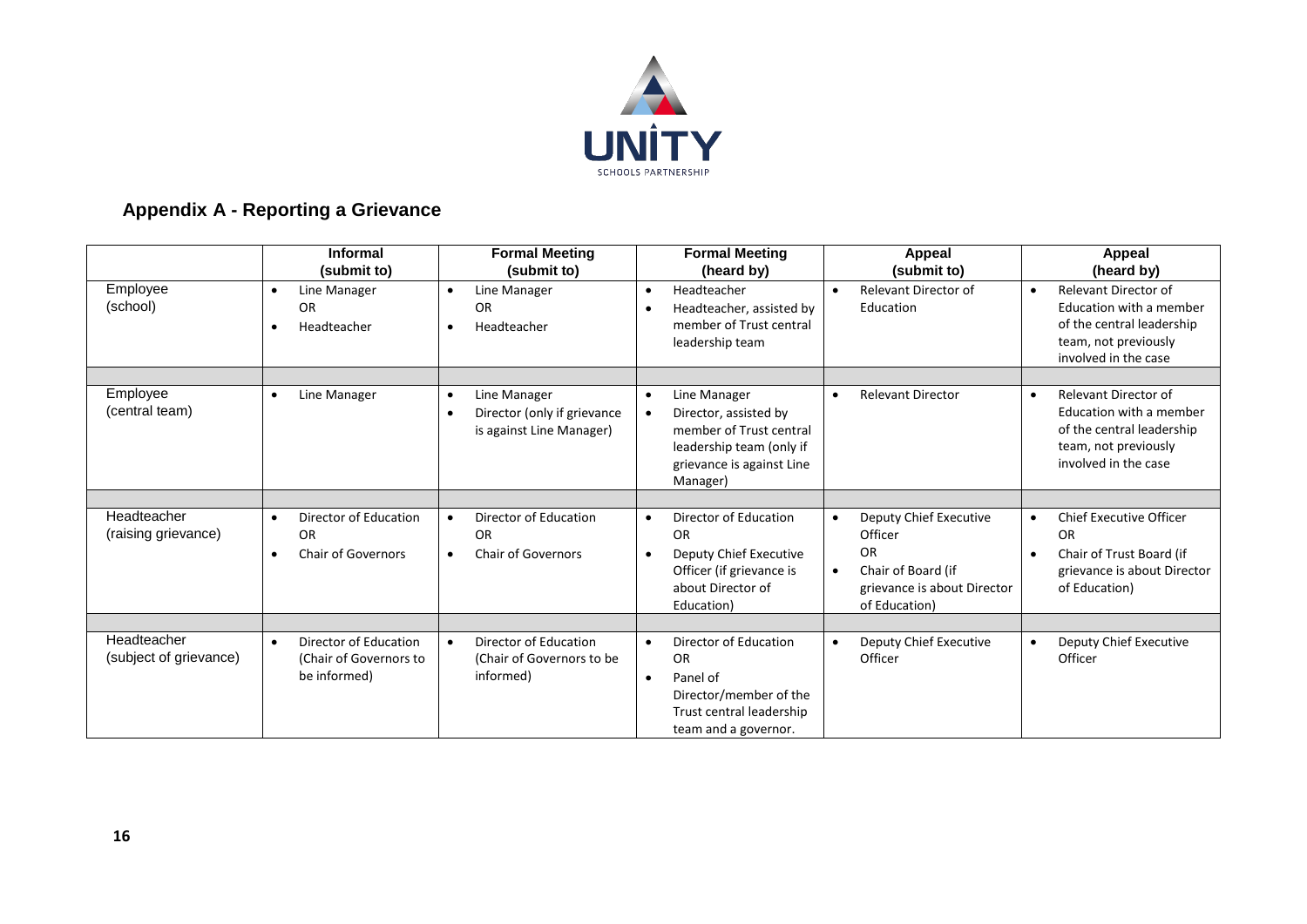

# <span id="page-16-0"></span>**Appendix B - Formal Grievance Form CONFIDENTIAL**

| Name:                                          |                                                                                                                                                                                                                                                                                                                                                                                                                                     |
|------------------------------------------------|-------------------------------------------------------------------------------------------------------------------------------------------------------------------------------------------------------------------------------------------------------------------------------------------------------------------------------------------------------------------------------------------------------------------------------------|
| <b>Job Title:</b>                              |                                                                                                                                                                                                                                                                                                                                                                                                                                     |
| Name of<br><b>School/Department:</b>           |                                                                                                                                                                                                                                                                                                                                                                                                                                     |
| Name of<br><b>Headteacher/Line</b><br>Manager: |                                                                                                                                                                                                                                                                                                                                                                                                                                     |
|                                                |                                                                                                                                                                                                                                                                                                                                                                                                                                     |
| <b>Nature of Grievance</b>                     |                                                                                                                                                                                                                                                                                                                                                                                                                                     |
|                                                | Detail your complaint here including what you have done to resolve this matter by way of professional dialogue<br>and explain why this has not resolved the situation to your satisfaction. Alternatively, state why the<br>circumstances are so serious and/or complex that informal resolution by professional dialogue cannot be<br>attempted or would be unsuccessful. Attach any relevant supporting evidence where necessary. |
|                                                |                                                                                                                                                                                                                                                                                                                                                                                                                                     |
|                                                |                                                                                                                                                                                                                                                                                                                                                                                                                                     |
|                                                |                                                                                                                                                                                                                                                                                                                                                                                                                                     |
|                                                |                                                                                                                                                                                                                                                                                                                                                                                                                                     |
|                                                |                                                                                                                                                                                                                                                                                                                                                                                                                                     |
|                                                |                                                                                                                                                                                                                                                                                                                                                                                                                                     |
|                                                |                                                                                                                                                                                                                                                                                                                                                                                                                                     |
| <b>Redress Sought</b>                          |                                                                                                                                                                                                                                                                                                                                                                                                                                     |
|                                                | Your grievance will be investigated but please set out what course of action you wish to take, how you would like                                                                                                                                                                                                                                                                                                                   |
|                                                | to see your grievance dealt with, and why and how you believe this will resolve the issue.                                                                                                                                                                                                                                                                                                                                          |
|                                                |                                                                                                                                                                                                                                                                                                                                                                                                                                     |
|                                                |                                                                                                                                                                                                                                                                                                                                                                                                                                     |
|                                                |                                                                                                                                                                                                                                                                                                                                                                                                                                     |
|                                                |                                                                                                                                                                                                                                                                                                                                                                                                                                     |
|                                                |                                                                                                                                                                                                                                                                                                                                                                                                                                     |
|                                                |                                                                                                                                                                                                                                                                                                                                                                                                                                     |
|                                                |                                                                                                                                                                                                                                                                                                                                                                                                                                     |
|                                                |                                                                                                                                                                                                                                                                                                                                                                                                                                     |
|                                                |                                                                                                                                                                                                                                                                                                                                                                                                                                     |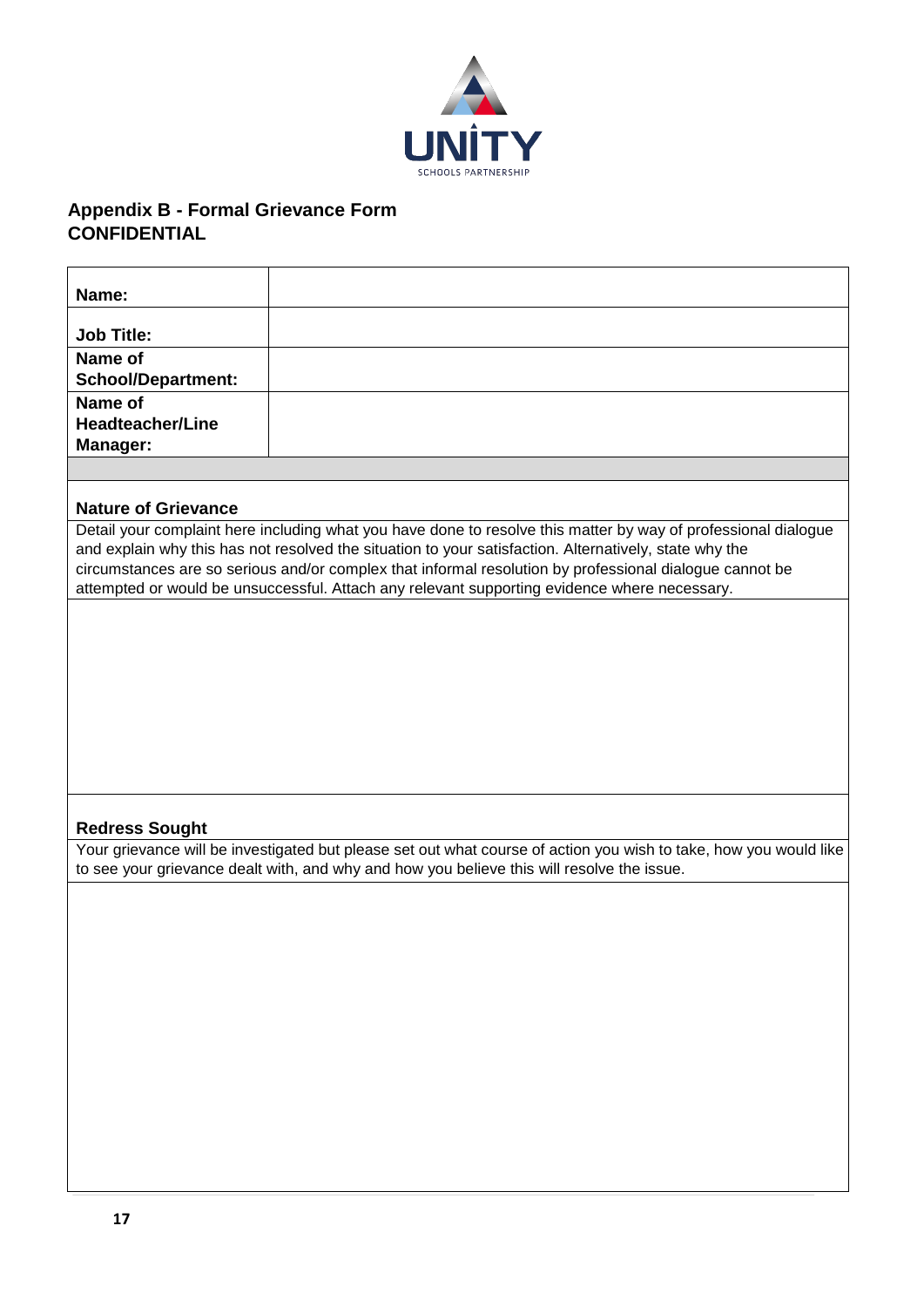

| Signed:                  |       |
|--------------------------|-------|
| Name:                    |       |
| Date:                    |       |
| <b>Received by name:</b> | Date: |
| <b>Actions taken:</b>    |       |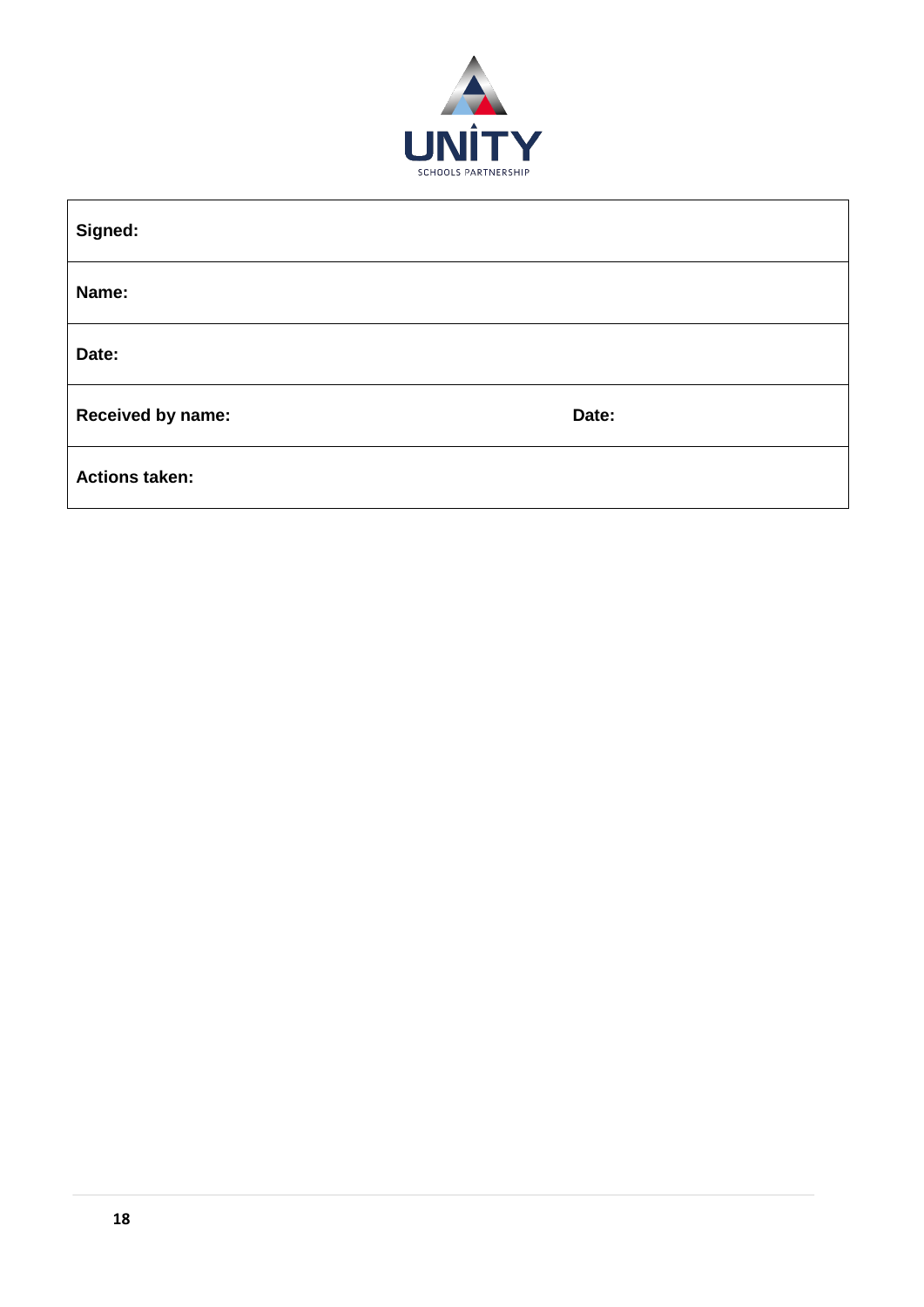

#### <span id="page-18-0"></span>**Appendix C - Formal Grievance Appeal Form CONFIDENTIAL**

| Name:                                                 |                                                                                                                                                                                                                           |
|-------------------------------------------------------|---------------------------------------------------------------------------------------------------------------------------------------------------------------------------------------------------------------------------|
| <b>Job Title:</b>                                     |                                                                                                                                                                                                                           |
| Name of<br><b>School/Department:</b>                  |                                                                                                                                                                                                                           |
| Name of<br><b>Headteacher/Line</b><br><b>Manager:</b> |                                                                                                                                                                                                                           |
|                                                       |                                                                                                                                                                                                                           |
| <b>Grounds for Appeal</b>                             |                                                                                                                                                                                                                           |
| continue on a separate sheet if necessary.            | If you remain aggrieved or dissatisfied with the outcome of the grievance meeting, you should complete this<br>form, detailing the grounds for your appeal, and submit this with any other relevant documentation. Please |
|                                                       |                                                                                                                                                                                                                           |
| why and how you believe this will resolve the issue.  | Please set out what course of action you wish to take, how you would like to see your grievance dealt with, and                                                                                                           |
|                                                       |                                                                                                                                                                                                                           |